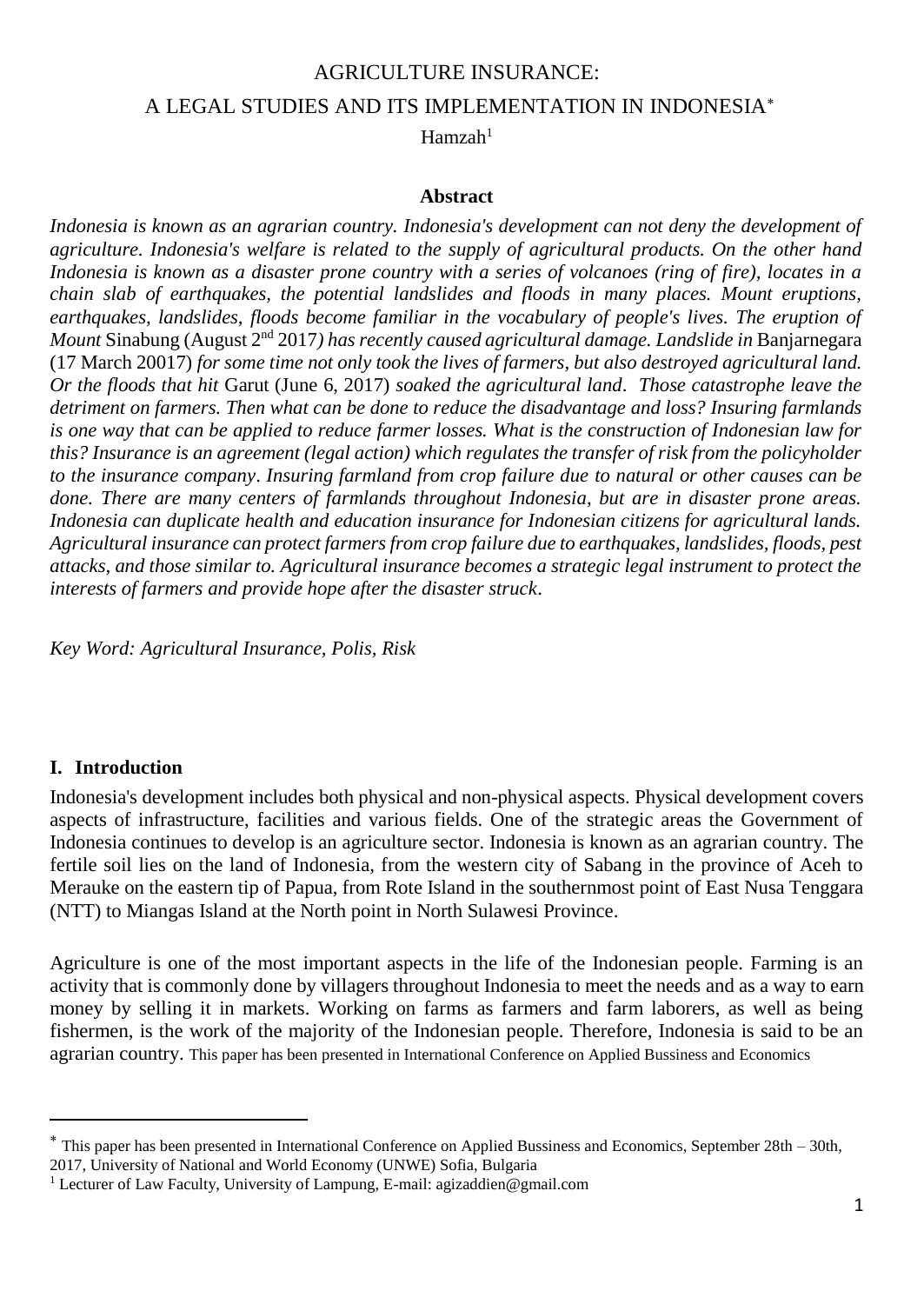The Ministry of Agriculture of the Republic of Indonesia recorded an increase and decrease of agricultural land area since 2003 until 2014. However, the increase or decrease of agricultural land was at the lowest level of 7,743,764 hectares in 2005 and the highest reaching 812,726 ha in 2012.



**Table 1. Composition of Land Use of Agriculture in Indonesia**

Nearly 25 million hectares more land is used for agriculture. Millions of rural Indonesians work as farmers. The government is obliged to realize prosperity for all the people of Indonesia, where farmers become the largest part. Indonesia's prosperity or prosperity is related to the farmers' independence from the economic and agricultural management side. Nawacita (President's Agenda) President Joko Widodo proclaimed 3 things related to agriculture.

- (1) to meet the food needs of domestic production;
- (2) regulates food policy independently, as well as;
- (3) protect and prosper the farmers as the main actors of food agriculture.

The consolidation of agricultural development leads to the sustainability and independence of the provision of agricultural products, especially rice which is the staple food of the Indonesian people. The welfare of farmers is one of the great goals of President Joko Widodo's Government. Farmers are prosperous, Indonesia is strong and has food security. To achieve the target of food self-sufficiency, Indonesia has a very good natural capital, fertile soil in all corners of Indonesia. Indonesia still has a land area of approximately 11 million hectares that has not been utilized for agriculture and plantations. The government seeks to optimize agricultural lands throughout Indonesia. Rice Indonesia is famous and delicious. Certain regions produce superior agricultural products, such as Cianjur Rice, Malang Apples, Lampung Bananas, Mango Indramayu. Each region in Indonesia has a center of agriculture.

#### **Table 2.**

### **The Area of Agricultural Land All over Indonesia**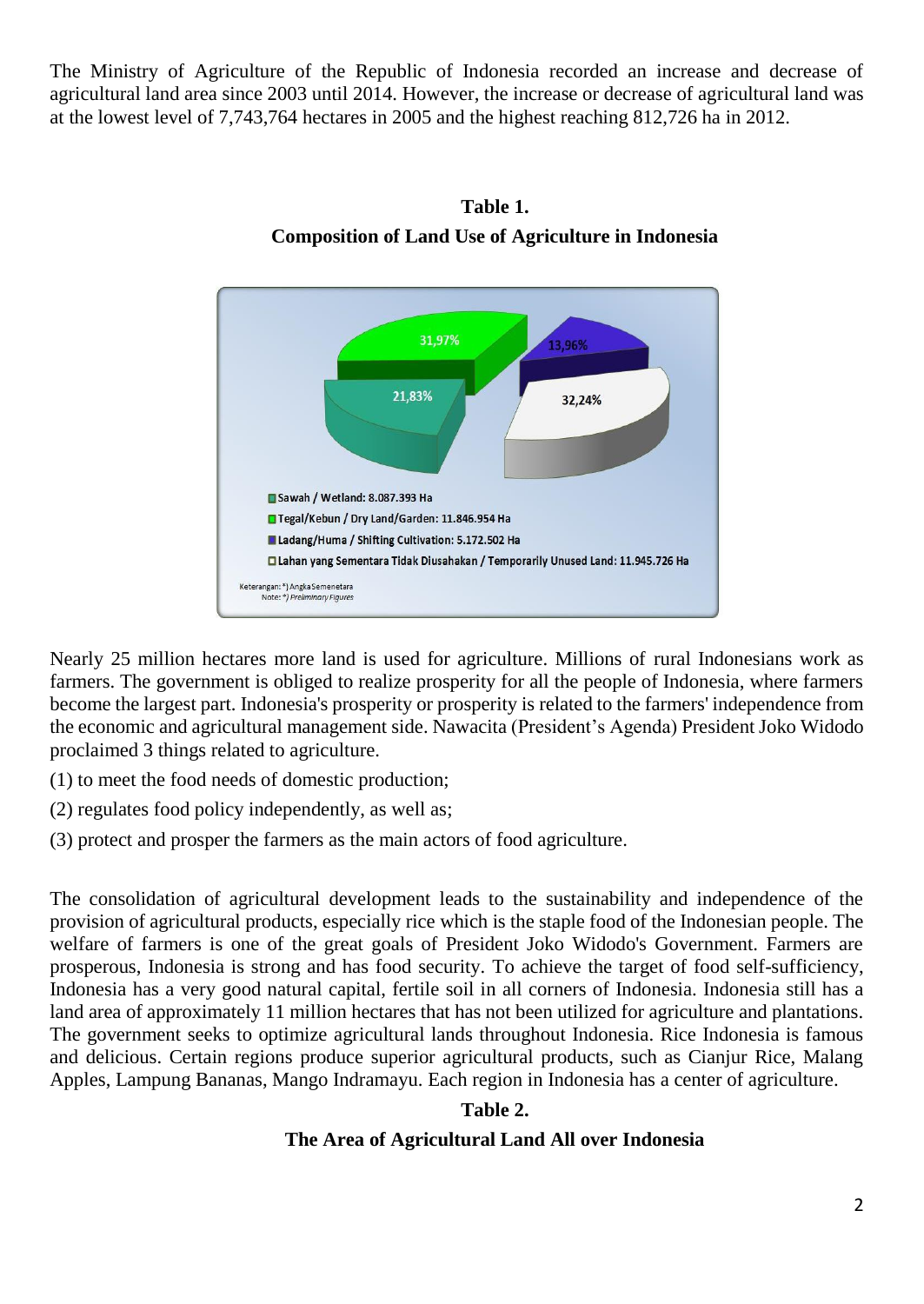| Province                                       | Area of Wetland (Hectare) |         |         |         |         |         |         |         |         |         |         |         |
|------------------------------------------------|---------------------------|---------|---------|---------|---------|---------|---------|---------|---------|---------|---------|---------|
|                                                | 2003                      | 2004    | 2005    | 2006    | 2007    | 2008    | 2009    | 2010    | 2011    | 2012    | 2013    | 2014    |
| <b>ACEH</b>                                    | 348232                    | 346305  | 356649  | 315277  | 312803  | 323010  | 359751  | 313649  | 307556  | 308973  | 300808  | 294129  |
| <b>SUMATERA</b><br><b>UTARA</b>                | 538180                    | 502839  | 462767  | 460486  | 453372  | 478521  | 464256  | 468724  | 467138  | 448722  | 438346  | 433043  |
| <b>SUMATERA</b><br><b>BARAT</b>                | 225369                    | 231939  | 228176  | 229469  | 227355  | 225623  | 228176  | 229693  | 231463  | 230775  | 224182  | 225890  |
| <b>RIAU</b>                                    | 128225                    | 125966  | 118955  | 124985  | 128242  | 122255  | 122738  | 115961  | 115897  | 109585  | 93338   | 87594   |
| <b>JAMBI</b>                                   | 120552                    | 122126  | 117482  | 119242  | 117543  | 116212  | 117336  | 112434  | 113757  | 113379  | 113546  | 101195  |
| <b>SUMATERA</b><br><b>SELATAN</b>              | 512510                    | 474429  | 484207  | 523922  | 530204  | 577821  | 611072  | 611386  | 629355  | 610314  | 612424  | 616753  |
| <b>BENGKULU</b>                                | 88432                     | 85641   | 84164   | 83885   | 93779   | 89244   | 89614   | 92976   | 90217   | 88877   | 93382   | 88756   |
| <b>LAMPUNG</b>                                 | 303380                    | 316017  | 313621  | 317413  | 342507  | 348732  | 349144  | 345437  | 350949  | 364111  | 360237  | 363055  |
| <b>KEP. BANGKA</b><br><b>BELITUNG</b>          | 3186                      | 3773    | 4111    | 4048    | 4176    | 3506    | 5017    | 4056    | 5932    | 6133    | 5358    | 7490    |
| <b>KEP. RIAU</b>                               |                           |         | 76      | 82      | 124     | 133     | 238     | 442     | 393     | 559     | 487     | 405     |
| <b>DKI JAKARTA</b>                             | 2738                      | 2563    | 1866    | 1466    | 1200    | 1200    | 1215    | 1312    | 1098    | 1001    | 895     | 778     |
| <b>JAWA BARAT</b>                              | 934140                    | 932337  | 925900  | 926782  | 934845  | 945544  | 937373  | 930268  | 930507  | 923575  | 925042  | 924307  |
| <b>JAWA</b><br><b>TENGAH</b>                   | 995469                    | 996197  | 964102  | 963401  | 962942  | 963984  | 960768  | 962471  | 960970  | 962289  | 952525  | 966647  |
| DI<br>YOGYAKARTA                               | 57612                     | 56982   | 57188   | 56218   | 55540   | 55332   | 55325   | 55523   | 55291   | 55023   | 55336   | 54417   |
| <b>JAWA TIMUR</b>                              | 1115239                   | 1108361 | 1100574 | 1096479 | 1096605 | 1108578 | 1100517 | 1107276 | 1106449 | 1105550 | 1102863 | 1101765 |
| <b>BANTEN</b>                                  | 207530                    | 196589  | 194504  | 196538  | 196370  | 195583  | 195809  | 196744  | 197165  | 195951  | 194716  | 200480  |
| <b>BALI</b>                                    | 81870                     | 81557   | 80211   | 79252   | 80251   | 80873   | 79185   | 81425   | 80164   | 79399   | 78425   | 76655   |
| <b>NUSA</b><br><b>TENGGARA</b><br><b>BARAT</b> | 226627                    | 222968  | 225708  | 232851  | 231129  | 230986  | 236420  | 238619  | 240180  | 246569  | 253021  | 254298  |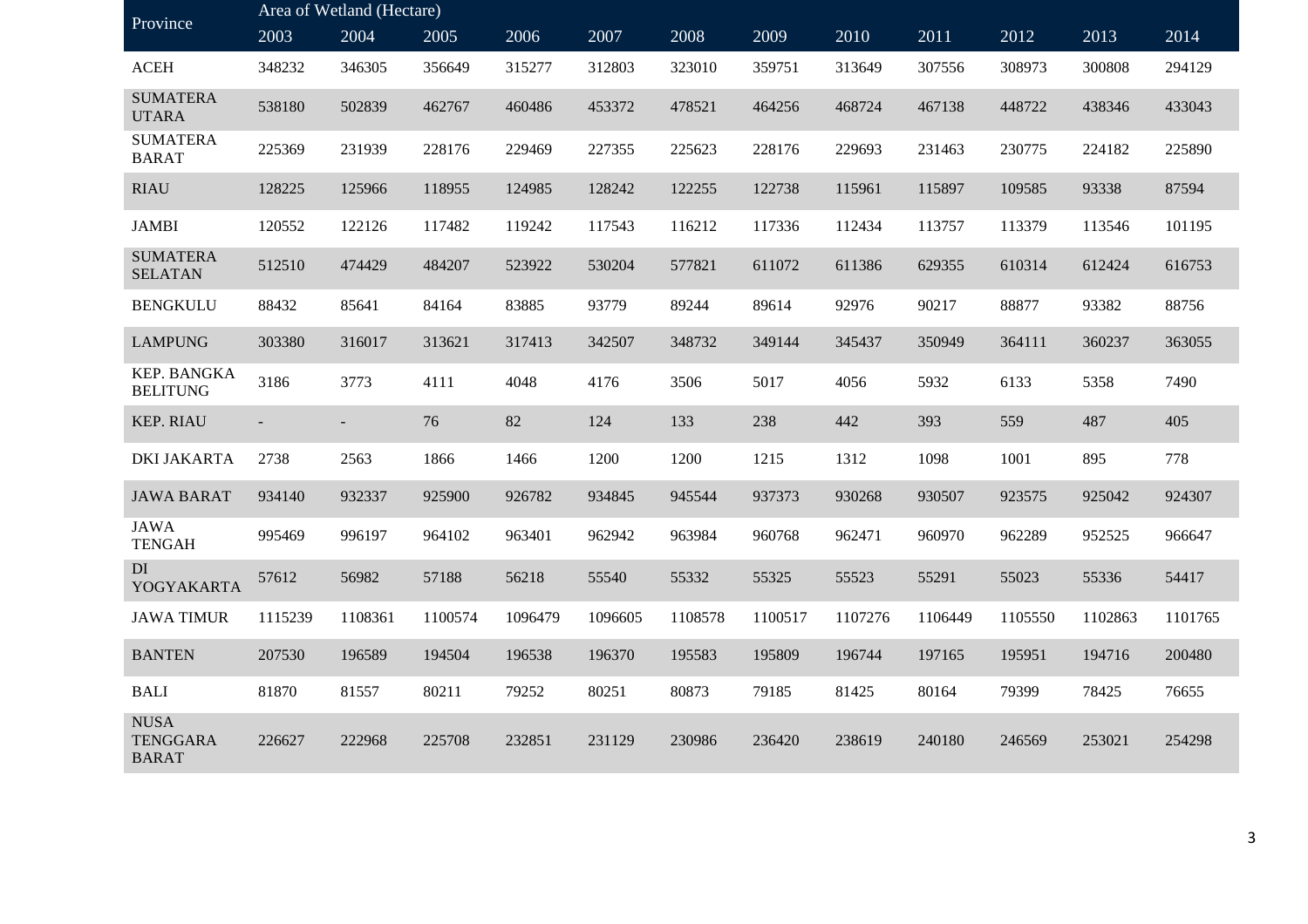| <b>NUSA</b><br><b>TENGGARA</b><br><b>TIMUR</b> | 103341  | 109070  | 100194  | 112715  | 122649  | 124416  | 139943  | 142479  | 144574  | 148810  | 169063  | 172954  |
|------------------------------------------------|---------|---------|---------|---------|---------|---------|---------|---------|---------|---------|---------|---------|
| <b>KALIMANTAN</b><br><b>BARAT</b>              | 253316  | 283021  | 292220  | 321838  | 290392  | 292687  | 300906  | 307016  | 318581  | 322541  | 330883  | 323959  |
| <b>KALIMANTAN</b><br><b>TENGAH</b>             | 156645  | 167776  | 159516  | 166703  | 159059  | 157406  | 171428  | 175633  | 202237  | 226903  | 210807  | 215545  |
| <b>KALIMANTAN</b><br><b>SELATAN</b>            | 420086  | 423884  | 435940  | 440720  | 471042  | 477336  | 464581  | 436318  | 457155  | 451869  | 440429  | 431437  |
| <b>KALIMANTAN</b><br><b>TIMUR</b>              | 92982   | 89769   | 88846   | 90786   | 92934   | 84235   | 88308   | 82796   | 90518   | 90887   | 63306   | 55485   |
| <b>KALIMANTAN</b><br><b>UTARA</b>              |         |         |         |         |         |         |         |         |         |         | 21762   | 21775   |
| <b>SULAWESI</b><br><b>UTARA</b>                | 64605   | 59393   | 57969   | 60262   | 61098   | 61133   | 61134   | 52789   | 56181   | 56173   | 56157   | 62722   |
| <b>SULAWESI</b><br><b>TENGAH</b>               | 121670  | 120049  | 113715  | 119463  | 128250  | 129016  | 130879  | 136241  | 137786  | 143475  | 146721  | 141405  |
| <b>SULAWESI</b><br><b>SELATAN</b>              | 619084  | 626634  | 558935  | 552940  | 560989  | 567520  | 565601  | 572089  | 576559  | 592376  | 602728  | 624171  |
| <b>SULAWESI</b><br><b>TENGGARA</b>             | 66939   | 69432   | 73646   | 62286   | 65338   | 82806   | 89601   | 83356   | 85585   | 92280   | 95378   | 96826   |
| <b>GORONTALO</b>                               | 27598   | 25955   | 25561   | 25668   | 27794   | 31327   | 29062   | 29566   | 28707   | 30728   | 32239   | 32116   |
| <b>SULAWESI</b><br><b>BARAT</b>                |         |         | 60531   | 48884   | 50800   | 53220   | 56056   | 59476   | 55016   | 59020   | 61070   | 62312   |
| <b>MALUKU</b>                                  | 8401    | 8542    | 8542    | 8657    | 10035   | 11461   | 11281   | 11451   | 14085   | 15972   | 15042   | 13519   |
| <b>MALUKU</b><br><b>UTARA</b>                  | 11867   | 11867   | 11867   | 11867   | 11782   | 13630   | 8890    | 9478    | 9093    | 9359    | 10510   | 10516   |
| PAPUA BARAT                                    | 4719    | 6290    | 7051    | 7735    | 8395    | 9116    | 9249    | 7711    | 7648    | 8330    | 8727    | 9587    |
| <b>PAPUA</b>                                   | 36021   | 36021   | 28970   | 28970   | 26397   | 29018   | 27454   | 27757   | 27756   | 27756   | 42350   | 42843   |
| <b>INDONESIA</b>                               | 7876565 | 7844292 | 7743764 | 7791290 | 7855941 | 7991464 | 8068327 | 8002552 | 8095962 | 8127264 | 8112103 | 8114829 |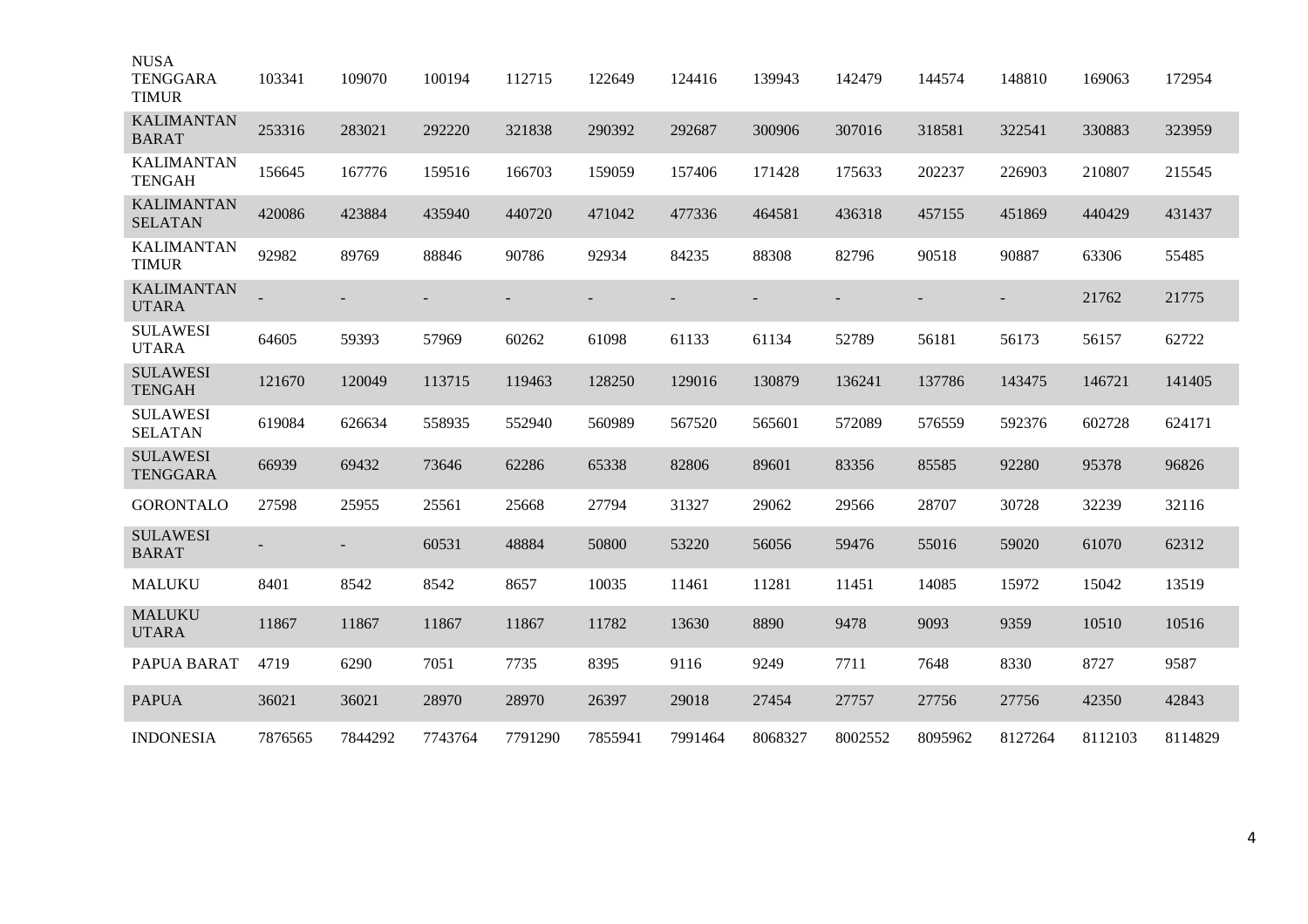The data above shows that the entire territory of Indonesia has agricultural land. The province of North Kalimantan is not without agricultural land, but as a new province, the Central Bureau of Statistics (BPS) has no data on agricultural land. The fertile nature of North Kalimantan is assumed to have a lot of agricultural land. One of the fertile areas in North Kalimantan is Krayan. The area has the famous (Adan rice) and became the kings' food in Malaysia. Adan rice planting is still traditional and organic, so the price is very expensive compared to other rice It can be said that the entire territory of Indonesia is agricultural lands.

On the other hand, Indonesia is known as a disaster prone country with a series of volcanoes (ring of fire), are in a series of earthquake plates, the potential for landslides in many places, floods. Mount eruptions, earthquakes, landslides, floods become familiar in the vocabulary of Indonesian society. North Sumatra, for example, which is a supplier of agricultural products to other regions, is vulnerable to disasters. The eruption of Mount Sinabung has recently caused agricultural damage. Central Java, which has several agricultural product centers, is overshadowed by landslides. Landslides in Banjarnegara in the first quarter of 2017 not only took the lives of farmers, but also destroyed agricultural land. Large loss of material experienced by farmers due to crop failure, because their rice fields and gardens damaged by floods hit. Not to mention, the crop failure caused by prolonged drought. Climate change makes agricultural lands more vulnerable to fail to produce results. Bad forest governance also features catastrophic impacts of banjir bandang followed by landslides. Pest and animal attacks such as rats and birds can thwart farmers' crops.

Problems of crop failure due to natural causes and attacks of pests and animals require systematic handling. The disadvantage that many farmers experience is related to the disaster. The Indonesian government has no legal means to provide farmers protection against crop failures caused by disasters and pests. For pest and animal attacks, farmers and the government use pesticides and traditional means such as burning holes into mice nests. But the losses still suffered by farmers. Then what can the Government do to reduce the loss? Insuring agricultural lands is one of the applicable ways to reduce farmer losses.

The United States has insurance for agriculture through the introduction of the Federal Crop Insurance Act of 1980. Insurance against agricultural products is aimed at protecting US farmers from crop failures due to severe economic problems (Great Depression). Then the United States expanded the cause of crop failure into the insurance provisions. Prolonged drought is one of the causes of failure of the harvest which then becomes a clause in agricultural insurance. The US Government's pro-farm policy is intended not only to protect farmers from losses from crop failures, but more than that, maintaining sustainability in the national food supply.

There are many causes of crop failure. It is not easy to keep the agricultural process that takes a long time to arrive at the results. There are many things that can cause crop failure. Various forms of natural disasters, pest attacks, market risk are some things that can be mentioned as the cause of farmers failing to harvest rice and other crops. What is the construction of Indonesian law for this? Insurance is an agreement (private law) that regulates the transfer of risk from the policyholder to the insurance company. Insuring farmland from crop failures caused by natural disasters or other causes can be done as a tangible form of efforts to prosper farmers.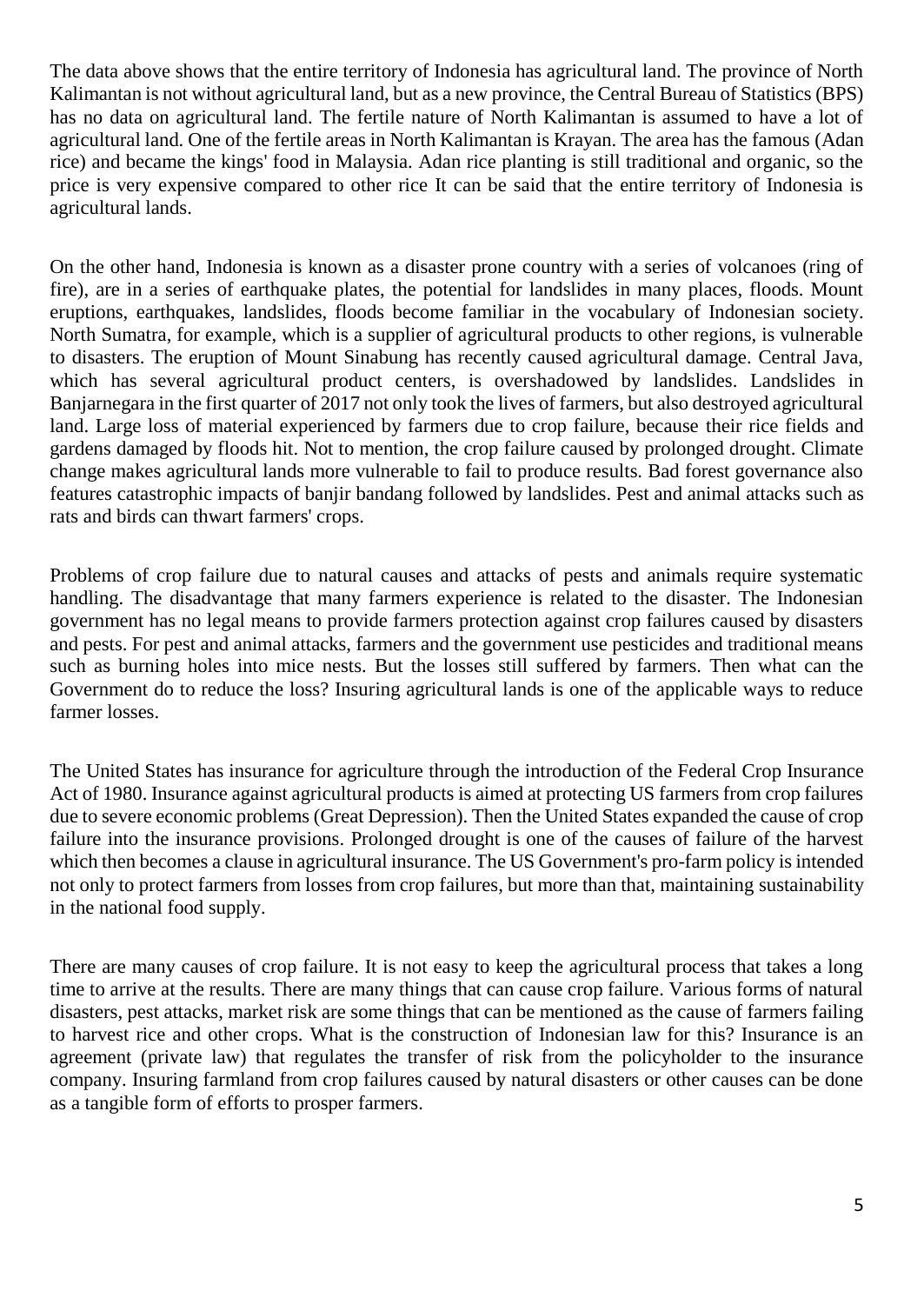# **3. Literature Review**

In general, insurance covers the protection of loss and life. Insurance issues in Indonesia are regulated in Law Number 40 Year 2004 on Insurance (Insurance Law). The Insurance Law provides life insurance and loss insurance. Akhmad Yasin (2015) stated that, as part of the civil law and underpinned by the agreement, the insurance may include anything that does not violate the provisions of law. The provisions of the Insurance Law Article 1 states that Insurance is an agreement between two parties, namely the insurance company and the policyholder, which becomes the basis for the premium receipt by the insurance company in return for:

- a. Provide reimbursement to the insured or the policyholder for any loss, damage, expense incurred, loss of profits, or liability to any third party that the insured may suffer or the policyholder due to an uncertain event; or
- b. Provide payments based on the death of the insured or payments based on the life of the insured with the benefits of which the amount has been determined and/or based on the results of fund management.

Especially for agricultural insurance, the government has issued Law Number 19 Year 2013 on the Protection and Empowerment of Farmers. Such enforcement is the Government's response to the increasing trend of climate change, vulnerability to natural disasters and business risks, globalization and global economic turmoil, and market systems that do not take sides with farmers, so farmers need protection and empowerment. The Law Number 19 Year 2013 Article 7 states 7 forms of protection against farmers namely

- a. Agricultural production infrastructure and facilities;
- b. Business certainty;
- c. Brices of Agricultural Commodities;
- d. Elimination of high cost economy practices;
- e. Harvest failures due to extraordinary events;
- f. Early warning systems and addressing climate change impacts; and
- g. Agricultural Insurance.

S. S. Raju and Ramesh Chand (2007) stated that the government pays attention to the plight of vulnerable farmers in dealing with natural and non-natural issues. Recent problems facing the world, climate change gained government attention. Farmers are the ones most affected by climate change. Of all, only agricultural insurance is operational and can be implemented immediately. The Law Number 19 Year 2013 Article 1 point 16 defines agricultural insurance. Agricultural Insurance is an agreement between the farmer and the insurer to commit himself/herself to the risk of farming. Furthermore, Law Number 19 Year 2013 Article 37 paragraph 1 requires the Central Government and Local Government to protect Farm Enterprises through agricultural insurance. The central government and regional governments are stakeholders of the implementation of agricultural insurance. While farmers are those who get protection from the risks and uncertainties that may plague their farms.

The government determines the requirements of farmers who are entitled to be protected by agricultural insurance, namely:

- a. Farmers who do not own Farmland and cultivate the widest of 2 (two) hectares;
- b. Farmers who own land and conduct cultivation of crops on the most extensive land of 2 (two) hectares; and/or
- c. Horticultural farmers, smallholders or small scale business farmers in accordance with the provisions of legislation.

This provision sides with smallholders from crop failures caused by natural and non-natural factors.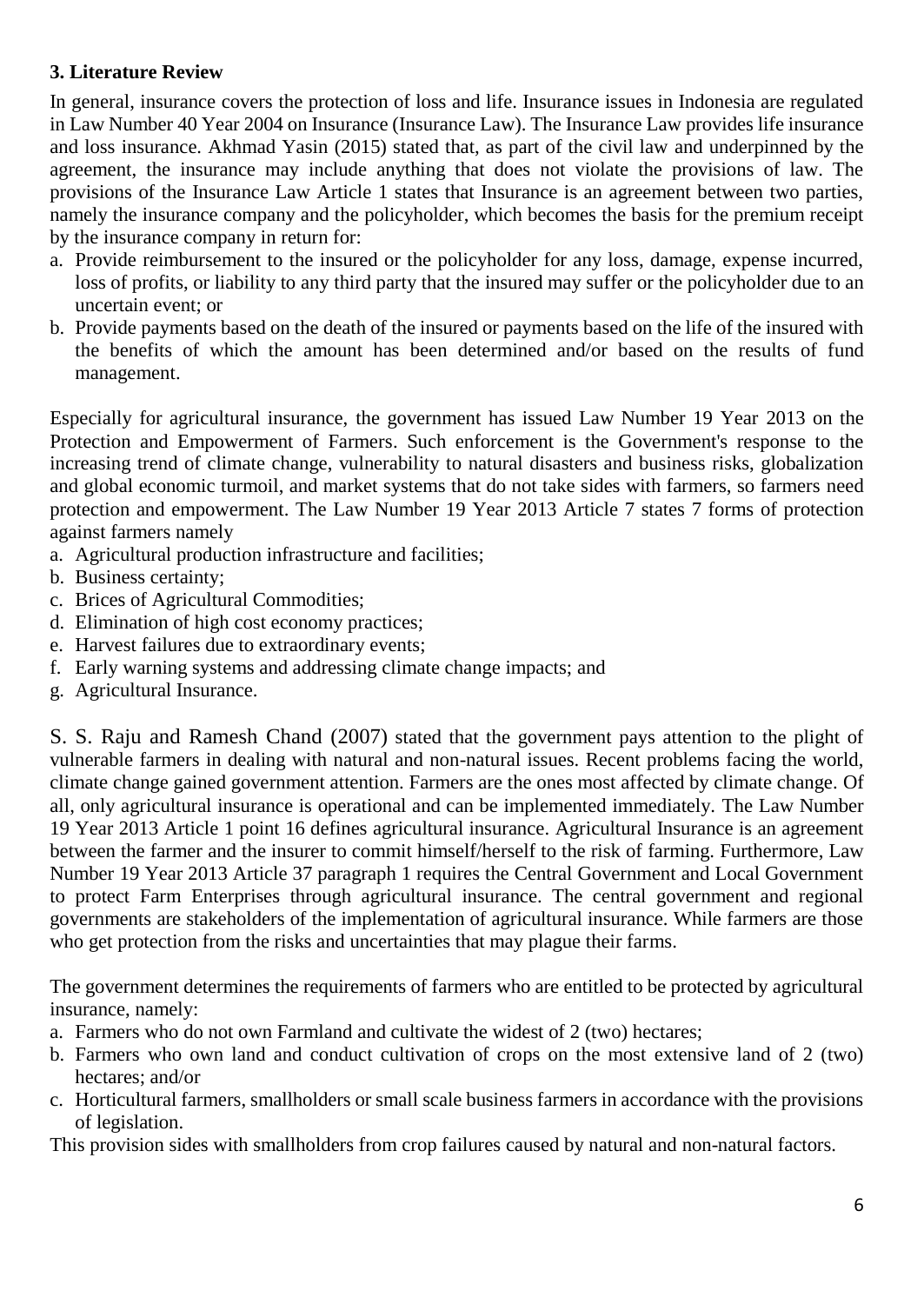The provisions of Law Number 19 Year 2013 Article 37 paragraph 2 mentions the cause of crop failure is Agricultural Insurance:

- a. Natural disasters;
- b. Attack of plant-disturbing organisms;
- c. Outbreaks of contagious animal diseases;
- d. Impacts of climate change; and/or
- e. Other types of risks are regulated by Ministerial Regulation.

This provision implies the protection of agricultural land at all risk. The insurance company works within the framework of the protection of agricultural land from all risks mentioned in the above provisions and other causes or risks established by the Government as the cause of crop failure.

## **2. Methodology**

The research method used in this research is normative juridical research method. Normative juridical research is a study that refers to the legal norms contained in legislation and court decisions relating to the transfer of risk and responsibility of business actors in the perspective of consumer protection. This research also have done through comparative study of other countries.

The study also examined data on both primary legal materials, secondary law materials and tertiary legal materials, among others by collecting all legislalion or law that transfer of risk and responsibility of business actors in the perspective of consumer protection in Indonesia. In order to obtain accurate data, then the following steps are taken: First, the study of literature, the way taken is to read, study, cite, compare and connect the legal materials of legislation and literature, so as to become easy to process. Second, conduct interviews on parties related to the problems studied, namely interviews to Insurance Companies, Insurance Associations and others who deal directly or indirectly with this research. Data Processing in this research is done through stages (1) Editing, which is checking the data carefully to avoid from errors of data collected. (2) Classification, data that has been collected and then classified based on their respective subjects, this processing is done to avoid errors in the data grouping. (3) Organizing, data that has been collected and then sorted in accordance with the grouping, in order to avoid errors in the sense in accordance with systematization of materials.

Analysis of data that has been processed and then constructed qualitatively, which gives meaning and inteprete each data that has been processed then described in a comprehensive and in-depth form of systematic description of the sentence to then drawn conclusions. There are three stages: data reduction, data presentation, and data verification. The three stages will be done simultaneously.

# **3. Results and Discussions**

# **A. Indonesian Insurance Law**

Agricultural insurance is a new service for the world of insurance that generally offers the protection of objects from various causes that cause losses due to damage or disappearance of the object concerned. Insurance companies currently provide life protection services, protection from loss, reinsurance and compulsory insurance. Central Government and or Local Government may stipulate the insurance company to carry out the agricultural insurance as stated in Law Number 19 of 2003 Article 38 paragraph 2. Or the Central Government and Local Government may cooperate with general insurance companies to carry out agricultural insurance.

The government takes a role in the implementation of agricultural insurance. Farmers are one of the weaker parties. The government should facilitate and succeed in the implementation of agricultural insurance by budgeting the payment of agricultural insurance premiums. The funding sources for the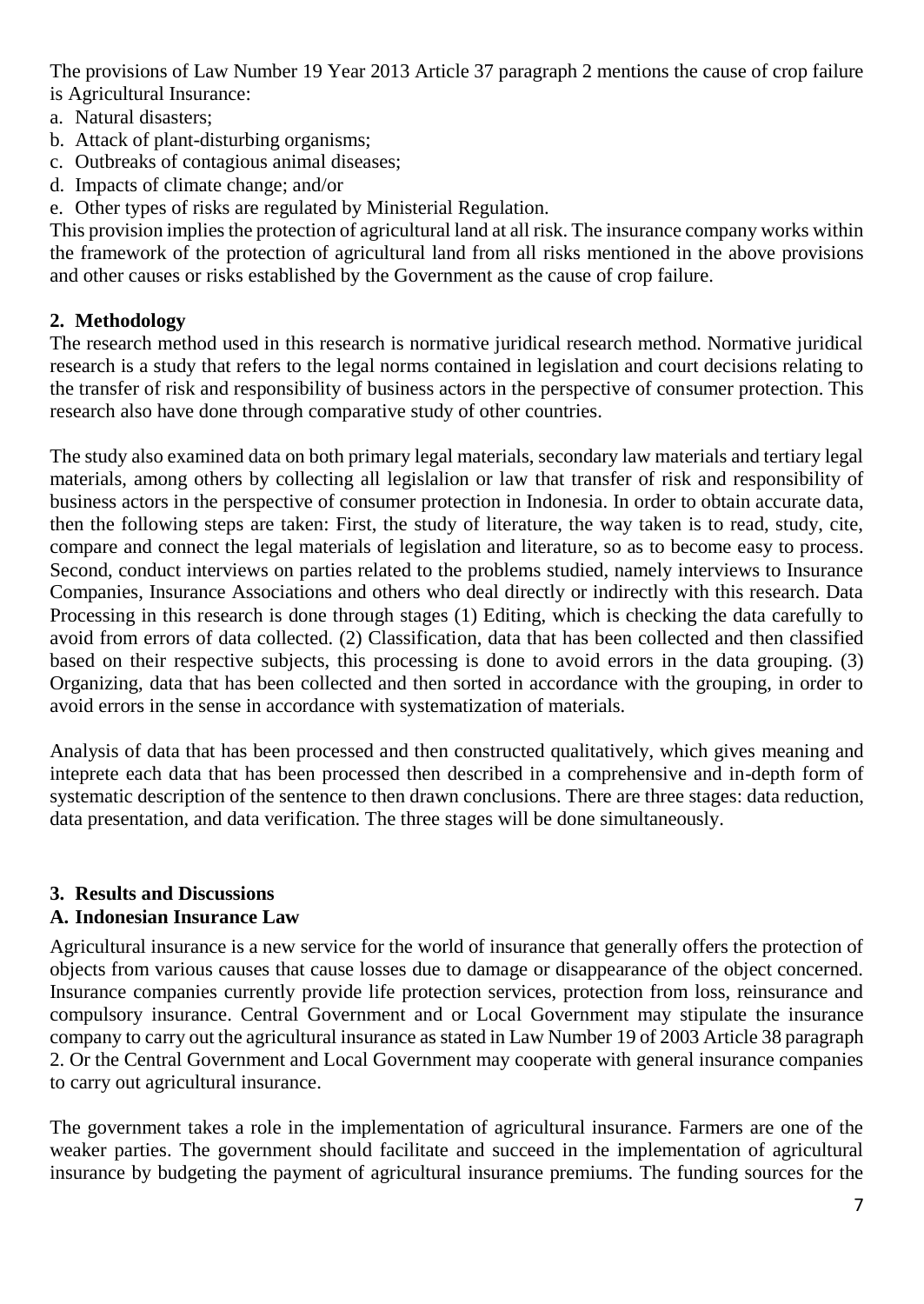payment of agricultural insurance premiums come from the State Budget of Indonesia (APBN) and the Regional Revenue and Expenditure Budget (APBD). As a weak community, farmers can not be burdened with large portions of premium payments.

Central Government and Local Government can work together to bear the burden of payment of agricultural insurance premiums with a certain ratio. It is mentioned in the provisions of Law Number 19 Year 2013 Article 39. The proposal submitted is 50% premium borne by the Central Government, 30% paid by Local Government and 20% paid by the farmers. The portion composition of insurance premium payment can be determined by the Central Government and Local Government and also consider the financial condition of farmers.

Based on Minister of Agriculture Regulation Number 40/Permentan/SR.230/7/2015 on Agricultural Insurance Facility states the maximum replacement amount of Rp.6,000,000.00 (six million rupiahs) per hectare with a premium of Rp.180,000.00 (one hundred and eighty thousand rupiah). Farmers only pay Rp.36,000.00 (thirty six thousand rupiah) or 20%. The remaining 80% is paid by the Central Government and Local Government.

With a premium of that size, farmers get the right to get compensation. The insurance company will pay a claim of Rp. 6,000,000.00 (six million rupiah) for 1 hectare of cropland that failed to harvest is certainly very small. One hectare of rice fields requires about Rp.12,000,000.00 (twelve million rupiah). The claim money is not able to cover the cost of planting rice in a 1 hectare rice field. Not to mention the needs of farmers for the life of a family.

Compensation in Decree of the Minister of Agriculture Number 15/Kpts/SR.230/B/05/2017 number 2.3.3. the provision stipulates the compensation requirements as follows:

- a. Age of rice has passed 10 days (10 days after planting)
- b. Rice has passed 30 days
- c. The damage intensity reached> 75% and the extent of damage reached> 75%

Even for new rice 1 day planted and damaged by flood, for example, still can be paid insurance claims with a proportional calculation.

### **B. The Experience of other Country on Agriculture Insurance**

India is a country with relatively similar characteristics to Indonesia. India and Indonesia were independent at a time not much different. Indonesia declared its independence from the Netherlands on August 17, 1945. India gained independence from England on August 15, 1947. As an agrarian country India has had a much longer experience applying agricultural insurance. India has been experimenting with agricultural insurance since the 1972 decade. India views agriculture as a very strategic aspect. The first agricultural insurance program was the Individual Approach Scheme (1972-1978) which was applied in a limited and scattered manner.

Agricultural insurance for the first phase is implemented in Andhra Pradesh, Gujarat, Karnataka, Maharashtra, Tamil Nadu and West Bengal regions. Not many farmers get farming insurance protection for this first phase. Approximately 3,110 farmers across the region participated in the agricultural insurance premiums by 4.54 rupees (about 940 Rupiahs) for claims amounting to 37.88 rupees (around 7.850 Rupiahs). Then India continued its agricultural insurance with the Pilot Crop Insurance Scheme (PCIS) program (1979-1984). This is an insurance that is applied more massive but done voluntarily. The Indian government offers farmers to insure their farmland.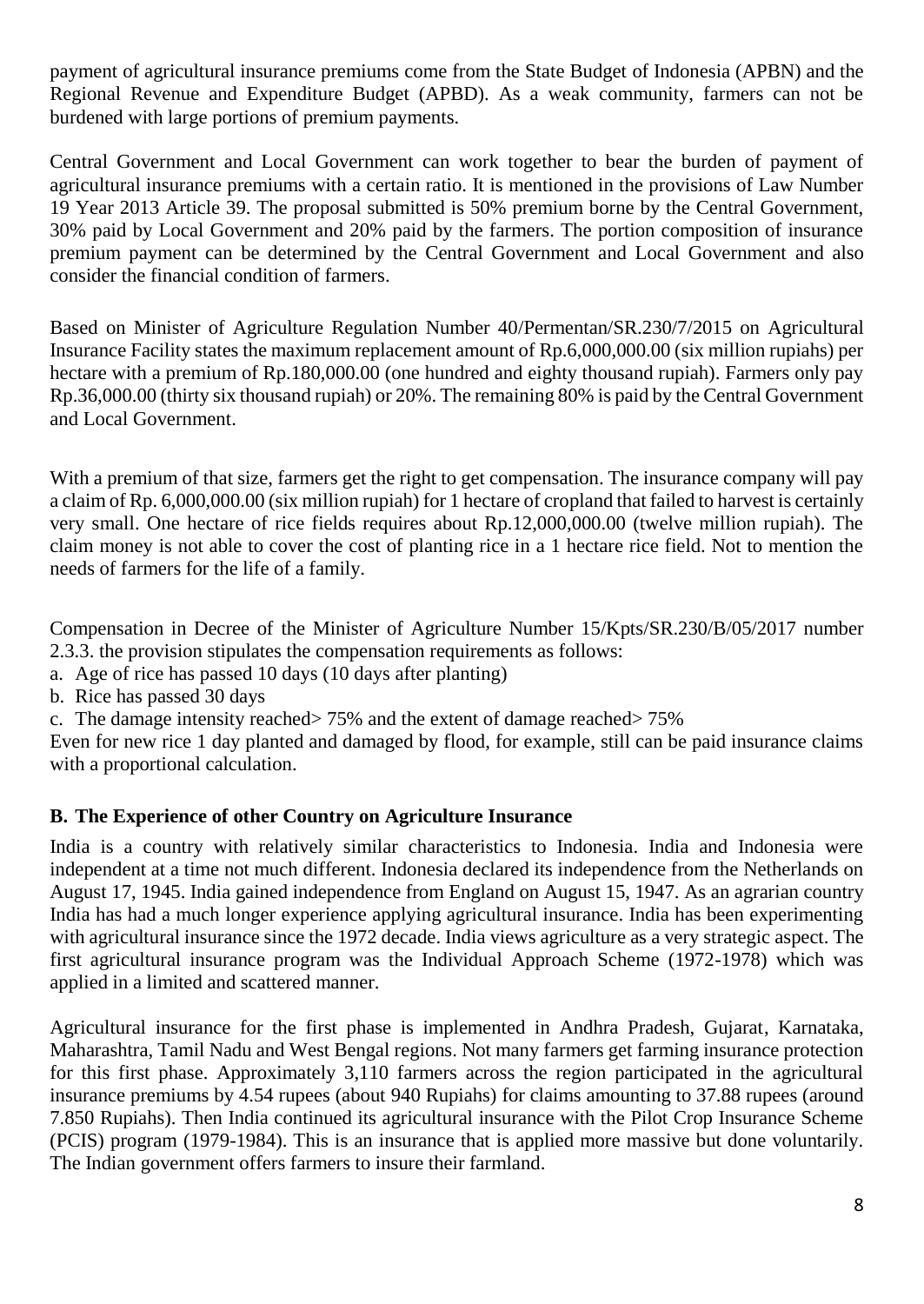At the same time, the United States imposes provisions on agricultural insurance through the Federal Crop Insurance Improvement Act of 1980. The provision is intended as a major agricultural insurance that protects farmers from disaster and disaster assistance to replace the agricultural insurance subsidies. The agricultural sector of the United States suffered many losses due to the disaster. Subsidies for agricultural insurance premium payments are considered to be more helpful to farmers than to disaster relief. The United States is used to experiencing disasters such as storms, typhoons, prolonged drought and recent floods and fires. Agricultural insurance is helping farmers to avoid losses (total loss).

The agricultural insurance program of India and the United States is aimed at protecting farmers from crop failure from natural causes that used to engulf agricultural lands in India and the United States. Lately, the world faces a global problem, climate change. Climate change is a risk other than cyclones, floods, droughts and fires that cause crop failure. Climate change is one of the causes of crop failure covered by agricultural insurance. Because climate change is something new and different from the one previously encountered.

In the United States, agricultural insurance is managed by private insurance companies that partner with government firms engaged in agriculture. Every farmer who owns a farm makes an insurance agreement with an authorized insurance agent and broker. Active insurance agents or brokers come to farmers to offer and make insurance arrangements.

On the other hand, the Government socializes agricultural insurance through mass media and government officials. Specific days can be used to socialize agricultural insurance in order for farmers to understand the importance of insurance, so that when an insurance agent or broker comes along and offers an insurance agreement, the farmer can understand and approve. The Government shall oversee the execution of the manufacture of the insurance agreement until the implementation of the payment of the claim, including the determination of the premium.

India uses an approach area of "area approach" for the provision of insurance against reduced agricultural yields below the borders for wheat, cotton, potatoes, millets, oilseeds, chickpeas For premium payments, the government subsidizes farmers. Determination of premium subsidies stipulated by the Indian government. The Indian government and local governments bear 50% (fifty per cent) premiums each applied in 13 states over the year (1984-1985). Central and Regional Government subsidies are common in agricultural insurance. So, all farmers can insurance protection for his farm land. The risk sharing between insurance companies and local governments (India) is 2: 1 (two to one).

A year later, the Government of India introduced and implemented a protective program for farmland called Comprehensive Crop Insurance Scheme (CCIS) 1985-1999. Somewhat different from previous agricultural insurance programs, the CCIS is a scheme linked to short-term credit and is based on a "homogeneous area" approach. Farming credits include agricultural insurance programs, so crop failures do not cause losses to farmers and lenders . After applying PCIS which is a voluntary agricultural insurance scheme, CCIS is a mandatory agricultural insurance. This approach is also used in Indonesia. Law No. 19 of 2013 agricultural insurance participants have the opportunity to obtain credit from banks for agricultural land.

The amount of CCIS agricultural insurance premium set by the government of India. Half the premium value is paid by the central and regional governments. Premium and claims for premium payment expenses are shared between the Central Government and Local Government with a ratio of 2 to 1. The premium payments under the burden-sharing scheme are common.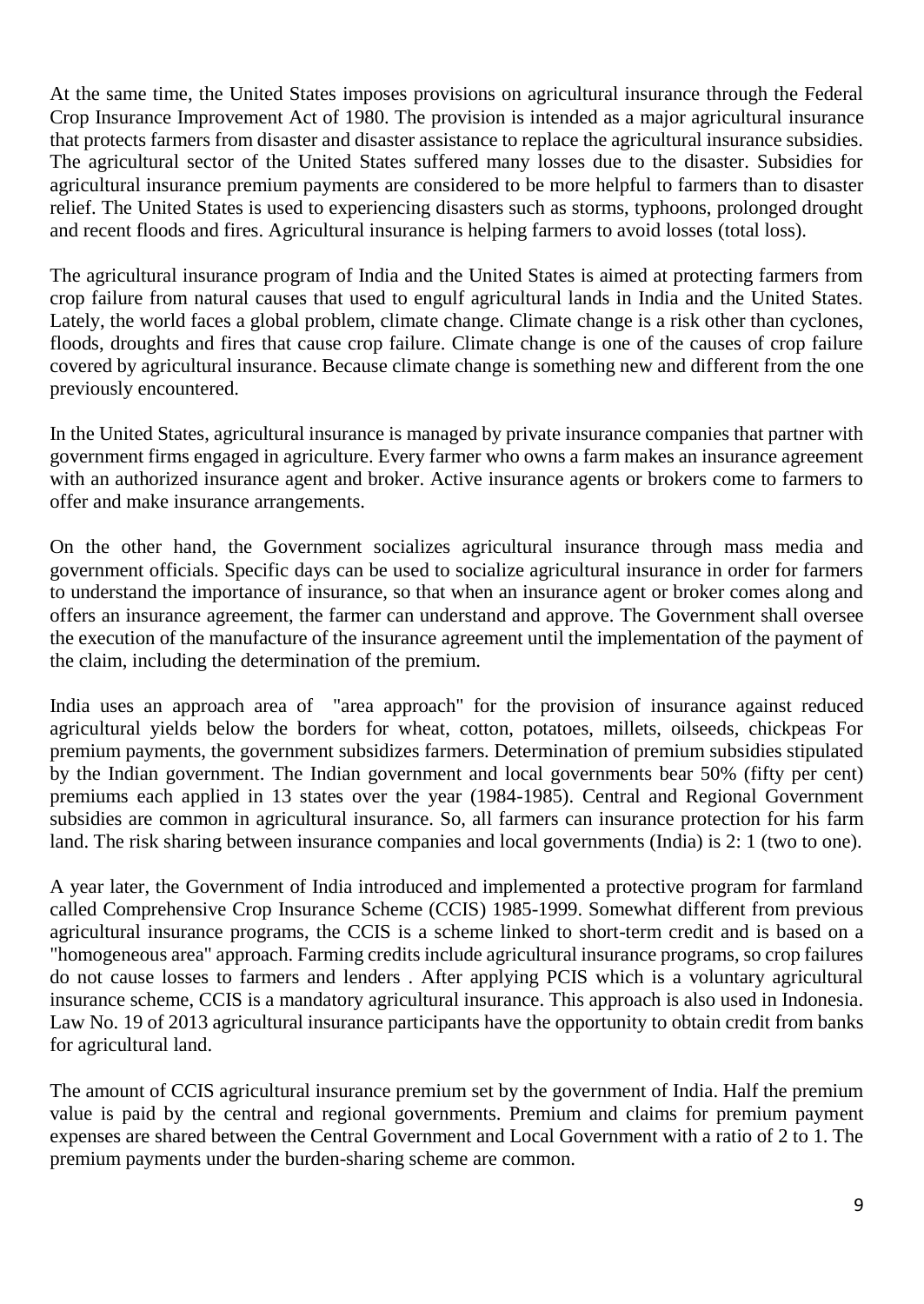But the most prominent thing seen in the application of agricultural insurance is the contribution of the Central and Regional Government on premium payments. This is a form of government participation to provide protection to farmers. Not only Governments in developing countries like India are making efforts to protect farmers, governments in developed countries such as the United States have already established agricultural insurance since 1938 when the United States was hit by a very severe financial crisis.

The United States implements agricultural insurance, which was originally intended for wheat and grains, then expanded to all agricultural products (including plantations). The United States includes current environmental issues, climate change, as one of the risks borne by agricultural insurance companies. The problem is, first, how to determine the failure of the harvest caused by climate change, with the many forms of adverse impacts of climate change? Secondly, if climate change strikes and has an impact, in the form of crop failure on all agricultural land in the region, then is the agricultural insurance company able to compensate? Governments should get the ability of agricultural insurance companies to pay large farmers' claims, if climate change, for example, causes crop failure. The government can set a minimum limit of capital of companies engaged in the field of agricultural insurance. In ASEAN, a foreign insurance company that operates must be owned by a local person in the form of a Joint Venture company.

Insurance is one of the industries that get strict regulation and supervision in ASEAN member countries. Health insurance, motor vehicle insurance, becomes mandatory for all Indonesian citizens and motor vehicle buyers. Not so with agriculture. Agricultural insurance in Indonesia is still in the rule of law. Implementation still has not happened. Farmers still bear the loss of crop failure due to natural disasters, as well as pests. The harvest failures have an impact on the availability of food. Insurance can increase awareness or awareness about environmental impacts on agriculture.

The purpose of providing agricultural insurance is for the sustainability of agricultural production and to protect the agricultural sector from the risk of uncertainty caused by various causes such as natural disasters, pest attacks, climate change, and market price changes. Agricultural insurance is very important for the local population, because, in general, there is a correlation between agricultural insurance and environmental damage that supports the policy that insurance premiums do not reflect social costs or profits (follow) agricultural insurance. In short, agricultural insurance deals with the protection of the agricultural business from natural losses and price fluctuations that affect revenue.

# **C. The Necessity of Agricultural Insurance In Indonesia**

There are many fertile centers of agriculture throughout Indonesia, but are in disaster prone areas. Indonesia can duplicate health and education insurance for Indonesian citizens for agricultural lands. Agricultural insurance can protect farmers from crop failure due to earthquakes, landslides, floods, pest attacks and from everything else. Agricultural insurance becomes a strategic legal instrument to protect the interests of farmers and provide hope after the disaster struck.

Insurance in Indonesia generally includes loss and life. The Financial Services Authority noted 76 public insurers and 52 life insurance companies, 5 reinsurance companies, two social insurance companies and three compulsory insurance companies. Of all these companies there is only one who becomes the organizer of agricultural insurance, PT Jasa Asuransi Indonesia (Jasindo), a State-Owned Enterprises (SOEs). PT Jasindo is engaged in managing agricultural insurance along with Insurance Company Raya, Bumida and Tripakarta.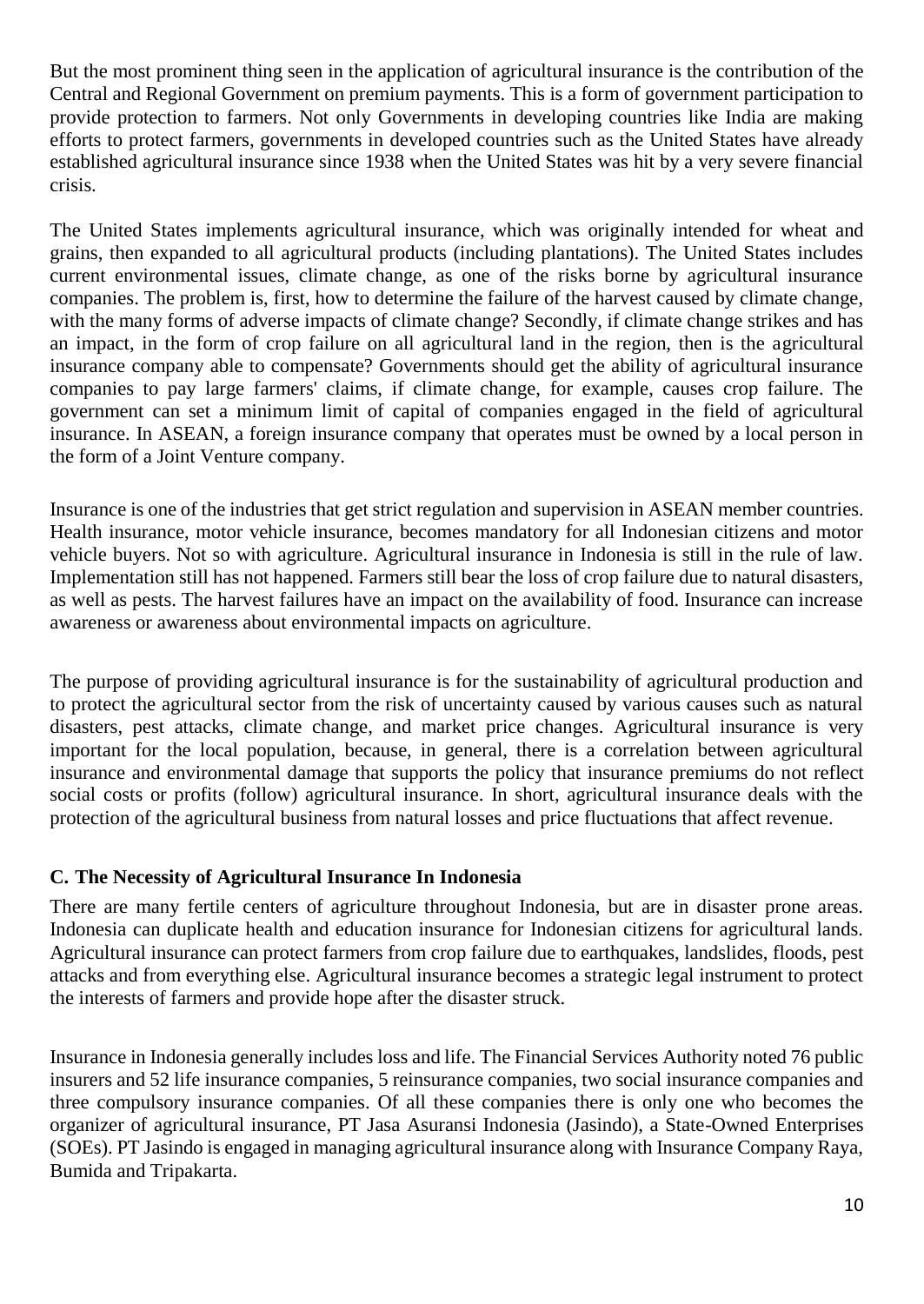In terms of assets, by the end of 2016, national insurance will manage public funds to reach Rp. 968,920,000,000,000.00 (nine hundred sixty eight trillion nine hundred twenty billion rupiah), up 13.53 percent compared to the year 2015 which amounted to Rp. 853,430,000,000,000.00 (eight hundred fifty three trillion four hundred thirty billion rupiah). Of course, the value of national insurance assets will increase if the existing insurance company or insurance company outside it becomes the organizer of agricultural insurance. If referring to 2015 data the Government provides a total premium of Rp.150,000,000,000.00 (one hundred and fifty billion rupiahs) to protect 1 million hectares of land from the total agricultural land of 14,100,000.00 (fourteen million one hundred thousand) hectares. If all agricultural land is covered through agricultural insurance, the claim of payment to be provided amounts to Rp. 2,115,000,000,000.00 (two trillion one hundred and fifteen billion rupiah). The total premium paid by farmers is Rp.507,600,000,000.00 (five hundred seven billion six hundred million rupiah).

If referring to BPS data which records the Indonesian population working in the agricultural sector reached 39,680,000 (thirty nine million six hundred and eighty) persons per February 2017 with an area of 8,114,829.00 hectares of rice fields. The amount includes 31.86 percent of the total working population. If half of the total number of farmers recorded by BPS, about 20 million farmers, it will be found the figure of Rp 72,000,000,000.00 (seventy two billion rupiah). The figure is close to the government projection if it is multiplied by all farmers.

In terms of business, the number of farmers is a potential market (captive market) for agricultural insurance. Farmers are a niche in the insurance market that has not been explored, although the law on agricultural insurance has been in existence since 2013. In terms of policy, insurance is a form of protection provided by the state through the Central Government and Local Government to farmers, as well as a strategy to build food availability .

The agricultural insurance program is well positioned to promote food security that mitigates the adverse effects of climate change. Climate change is one of the causes of crop failure. Developed countries like the United States and developing countries like India share the same view of the importance of the agricultural industry, so insurance is a strategic means of protection for farmers from crop failure. Culturally, the Indonesian people have gotong royong value and help each other. Agricultural insurance can be a manifestation of these values. Asumtif, agricultural insurance will be very easy to apply and successfully done in Indonesia with mutual values mutual assistance and mutual help.

Farms throughout Indonesia are in a series of volcanoes, vulnerable to earthquakes, potentially damaged by landslides and flash floods precisely to get insurance protection. Farmland is fertile and well managed, but failed to harvest due to the impact of volcanic eruptions such as in Sinabung, North Sumatra. Sinabung is one of agriculture center which become vegetable supplier for North Sumatera region which experiencing crop failure due to eruption of Sinabung.

Farmers who follow agricultural insurance, such as in India, can apply for credit to the bank. That is, farms proposed to obtain credit from banks by farmers have a guarantee. However, are banks able and willing to provide credit that exceeds the maximum value of claims? Given the banking sector and insurance is regulated and supervised very strictly. It takes Government policy that supports banking and insurance to plunge into the agricultural sector. Given the risks and uncertainties so high diidap agricultural sector.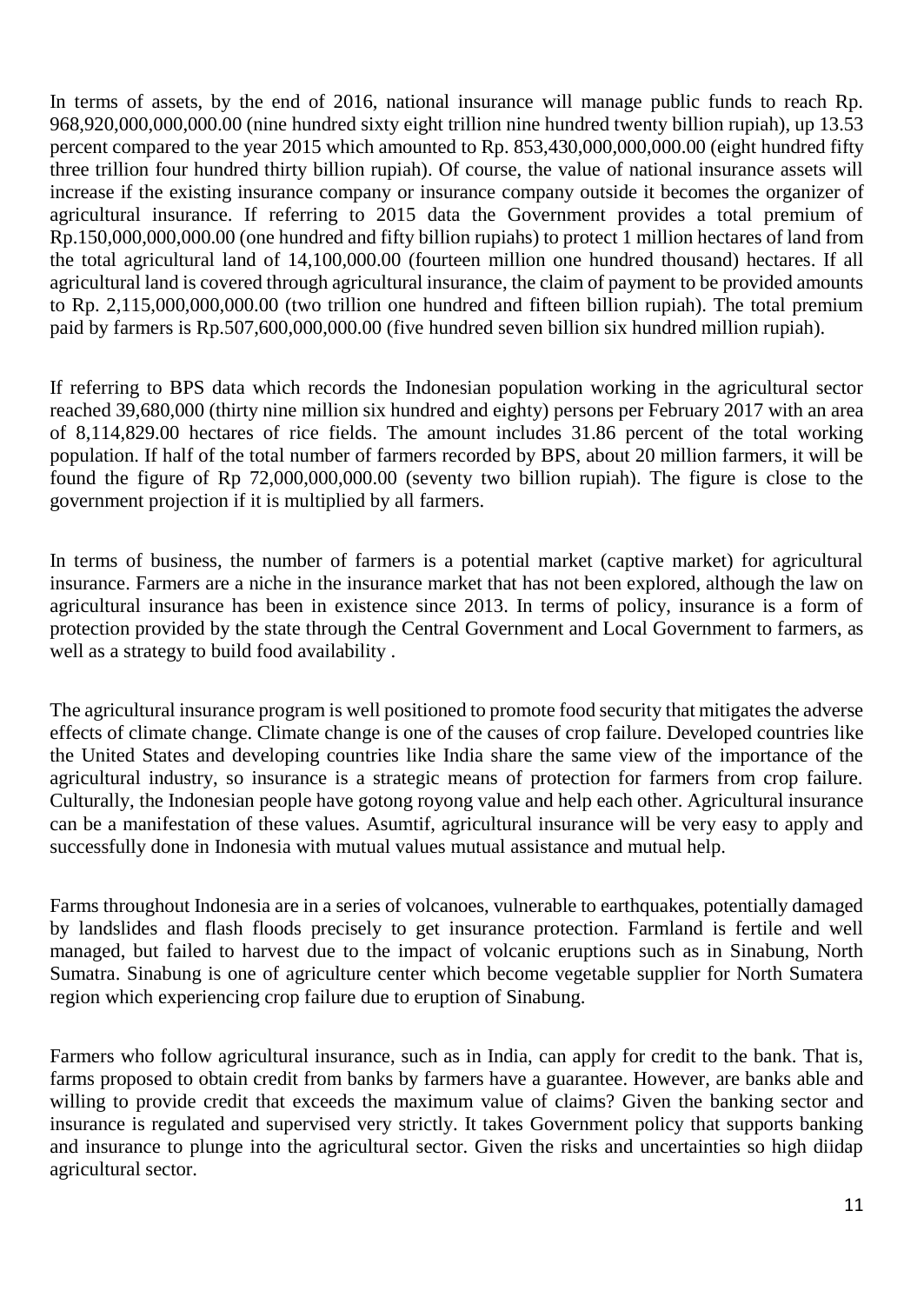Agricultural insurance not only provides benefits to farmers and farmland protection from all the risks and uncertainties that can happen at any time, but also as a form of reinforcement to the sustainability of national agricultural production. The provisions of the legislation and its implementing regulations have been in place. Implementation of agricultural insurance does not seem to run optimally as mandated by the Agricultural Insurance Law.

The government, in this case the Ministry of Agriculture, has also appointed Asuransi Jasa Indonesia Inc. (Jasindo) as the manager of agricultural insurance in Indonesia. PT. Jasindo works in a consortium to manage agricultural insurance. The government proactively socializes to farmers in Indonesia for the implementation of agricultural insurance. The Government may order all Regional Heads and their ranks to plunge and encourage farmers to participate. PT Jasindo must open an office or counter or design a system of premium payment and claim submission that is simple and easy to do farmers.

The economic viability of agricultural insurance is strongly influenced by the successful creation of a conducive institutional system to minimize moral hazard and adverse selection. Indonesian peasants are not all capable of thinking in the modern framework, perhaps most are still within the scope of traditional and culturally-tied thinking.

#### **4. Conclusions and Recomendations**

There are several things that can be conveyed as conclusions. First, agricultural insurance is something that can be done by the Government, Private and Farmers. Second, the provisions of the law have contained the substance of agricultural insurance as regulated in general in the world. Including including climate change as one of the causes of crop failure. Third, agricultural insurance is a form of protection provided by the Government to farmers. Fourth, agricultural insurance becomes a means or strategic instrument of the Government to secure food availability. Fifth, agricultural insurance has not been explored optimally. There is a large potential asset that can be managed by the insurance sector

In the implementation of agricultural insurance, there are several things that can be used as material for thought and recommendations. First, the Indonesian Government needs to conduct more intensive socialization to farmers about agricultural insurance. The effort was intended to attract as many farmers as possible to insure their farmland. At the same time, the Government should encourage private insurance companies to pay as much attention to life and loss insurance. The government should consider how to provide significant farmer protection. Considering the claim of insurance payment is nothing compared to the losses experienced by farmers.

### **References**

- Akbar, Dhoni Siamsyah Fadillah. 2017. "Tinjauan Terhadap Implementasi Asuransi Petani di Indonesia," via [https://www.kemenkeu.go.id/Artikel/tinjauan-implementasi-asuransi-petani-di-indonesia.](https://www.kemenkeu.go.id/Artikel/tinjauan-implementasi-asuransi-petani-di-indonesia)
- Ballard, Grant. "Representing Farmer In Crop Insurance," *Arkansas Lawyer Summer, 2013*. p. 26
- Bangka Pos, "Petani Keluhkan Biaya Produksi Sangat Tinggi, Satu Hektar Sawah Bisa Habiskan Rp. 12 Juta, Edision Aug 18, 2017. Diakses melalui bangka.tribunnews.com/2017/08/18/petani-keluhkan-biayaproduksi-sangat-tinggi-satu-hektar-sawah-bisa-habiskan-rp-12-juta.
- Glauber, Joseph W. 2004. "Crop Insurance Reconsidered," *American Journal of Agricultural Economics, Vol. 86, No. 5, Proceedings Issue.* p. 1179